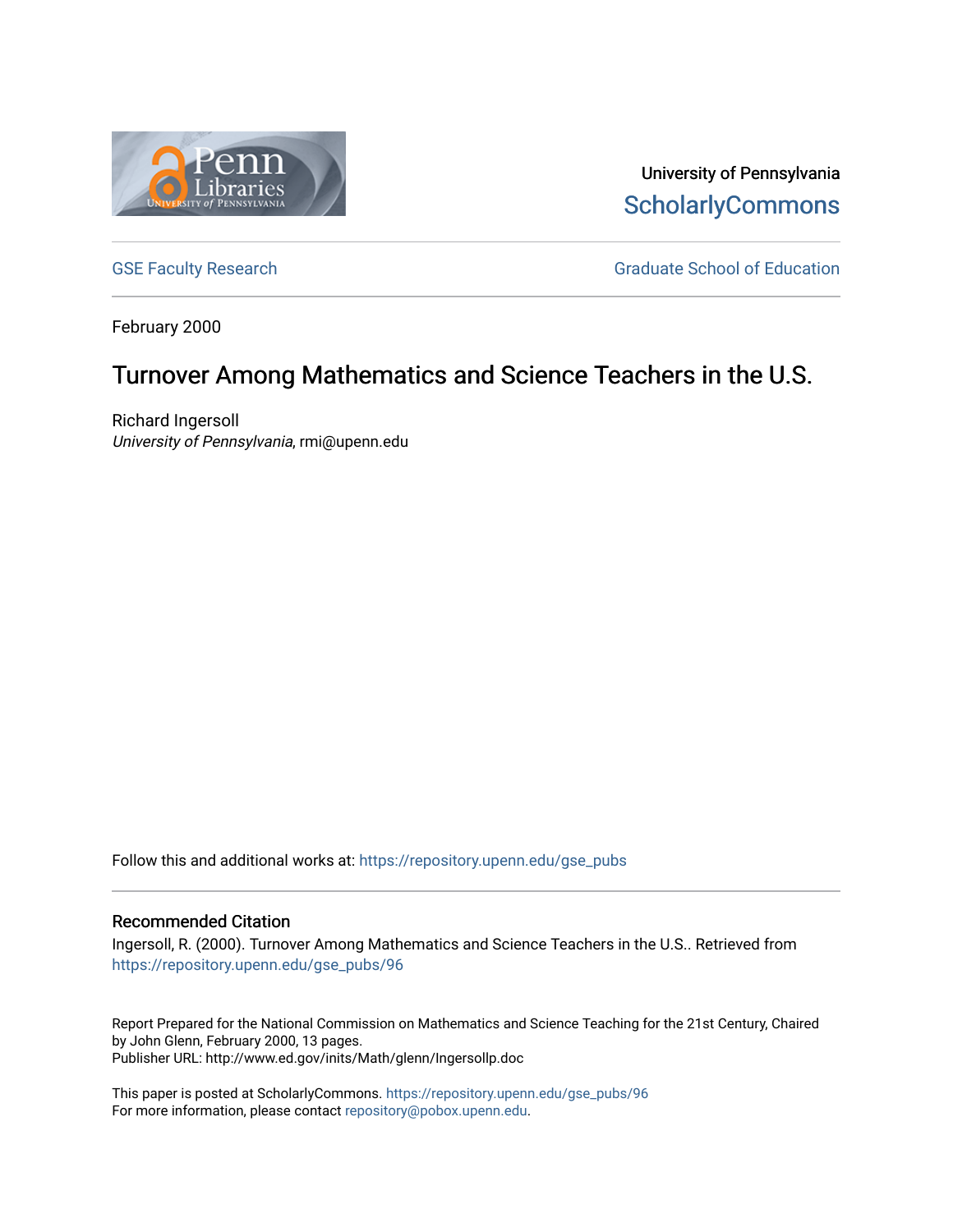### Turnover Among Mathematics and Science Teachers in the U.S.

#### **Abstract**

For some time educational policy analysts have been predicting that shortfalls of teachers resulting primarily from increases in student enrollment and teacher retirements will make it very difficult for schools to find qualified teachers and, in turn, will hurt school performance. Moreover, analysts have argued that shortages will be worse for particular fields, such as math and science, because of difficulties in recruiting qualified candidates. This paper summarizes what the best available nationally representative data reveal about the rates of, and reasons for, teacher turnover for both math/science and other teachers. The data show that, contrary to conventional wisdom, the problems schools have adequately staffing classrooms with qualified teachers are not primarily due to teacher shortfalls, stemming from either increases in student enrollment or increases in teacher retirement. Rather, the data show that school staffing difficulties are primarily a result of a "revolving door" where large numbers of teachers depart teaching for other reasons, such as job dissatisfaction and in order to pursue better jobs or other careers. These findings have important implications for educational policy. Teacher recruitment programs - the dominant policy approach to addressing school staffing inadequacies - will not solve the staffing problems of schools, if they do not also address the problem of teacher retention. In short, the data indicate that recruiting more teachers will not solve teacher shortages if large numbers of such teachers then prematurely leave.

#### **Comments**

Report Prepared for the National Commission on Mathematics and Science Teaching for the 21st Century, Chaired by John Glenn, February 2000, 13 pages. Publisher URL: http://www.ed.gov/inits/Math/glenn/Ingersollp.doc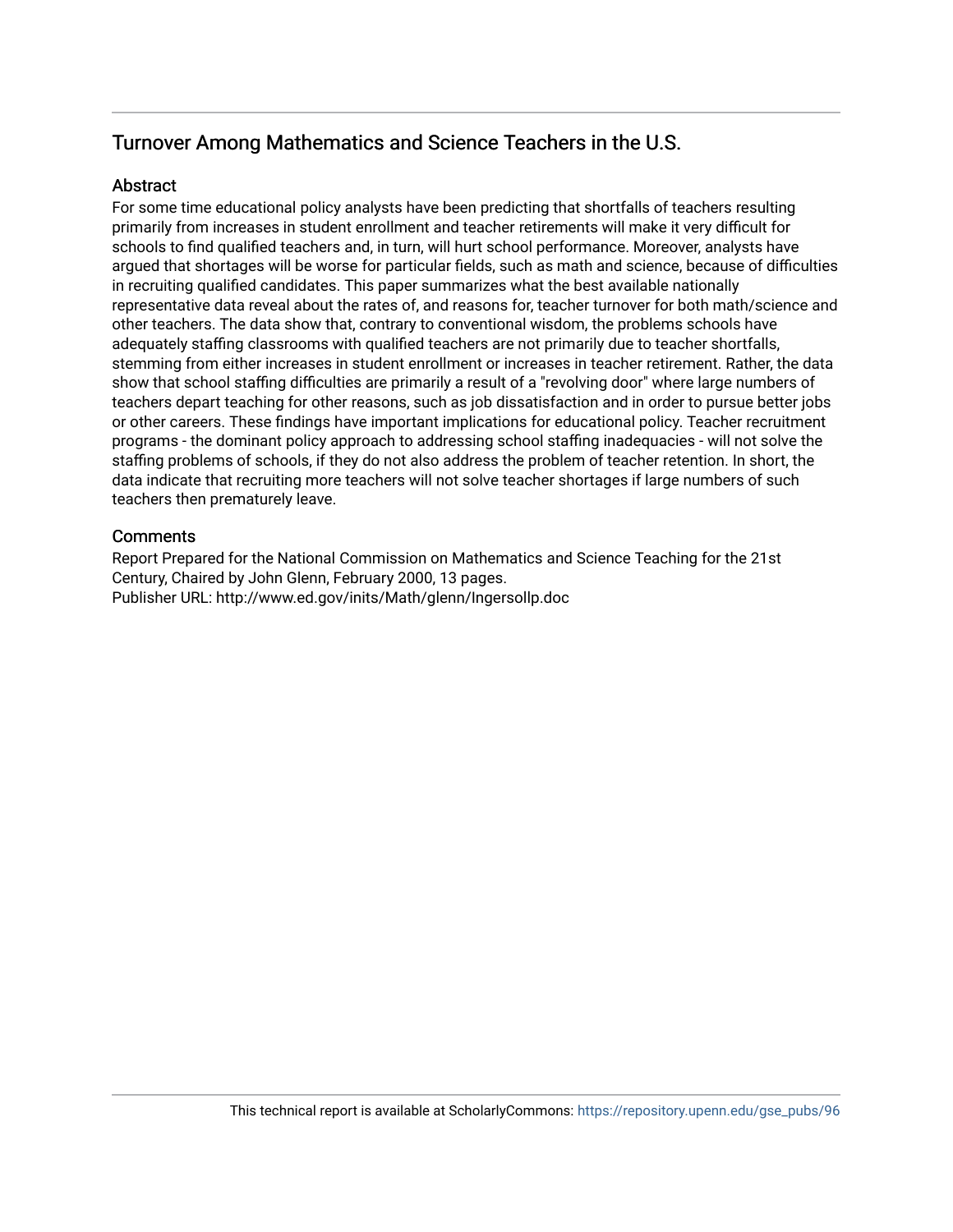# **Archived Information**

**Turnover Among Mathematics and Science Teachers in the U.S.** 

By

Richard M. Ingersoll Graduate School of Education University of Pennsylvania Philadelphia, PA 19104 RMI@gse.upenn.edu 215-573-0700

Prepared for the

**National Commission on Mathematics and Science Teaching for the 21st Century**, **Chaired by John Glenn**

February, 2000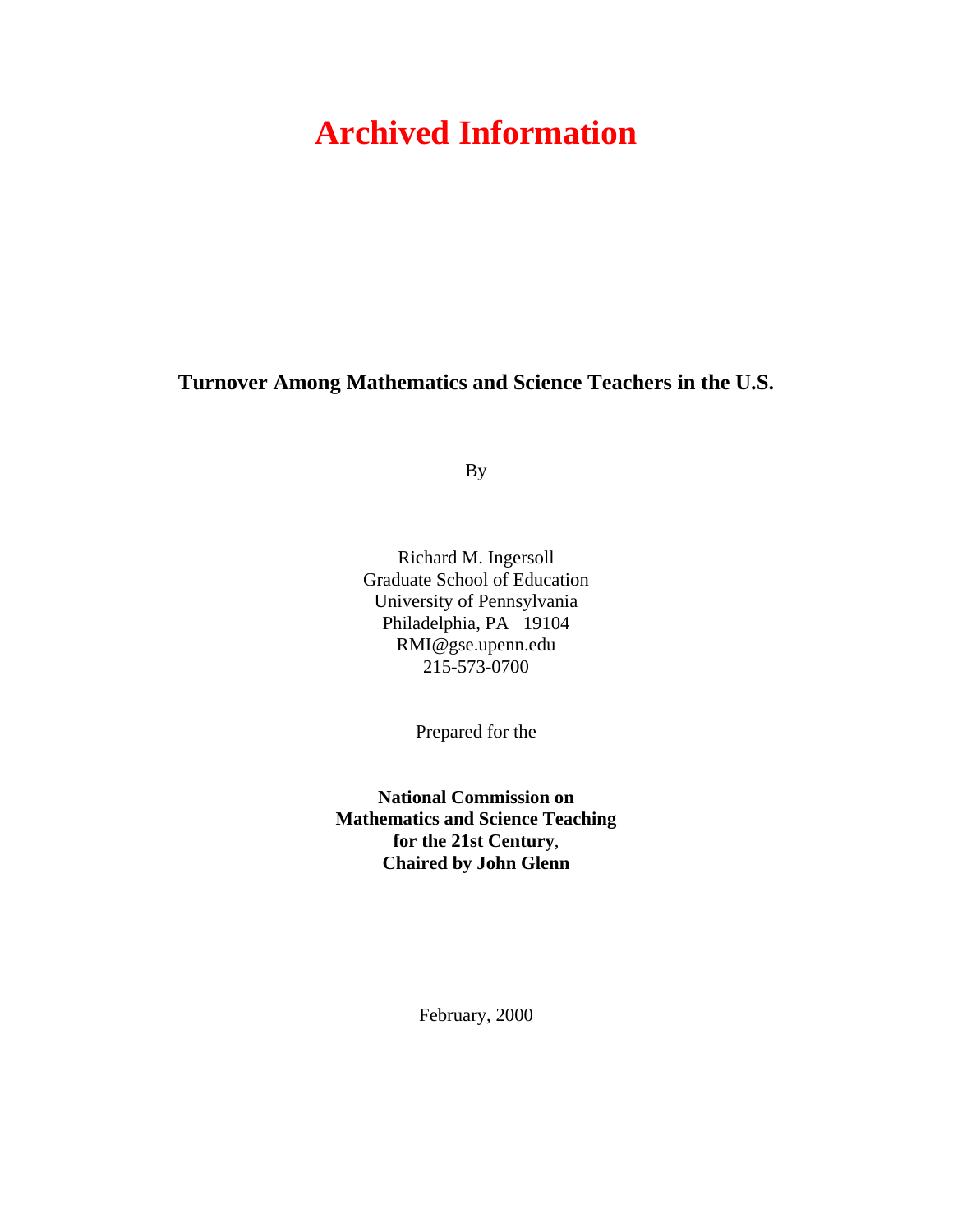#### **Summary**

For some time educational policy analysts have been predicting that shortfalls of teachers resulting primarily from increases in student enrollment and teacher retirements will make it very difficult for schools to find qualified teachers and, in turn, will hurt school performance. Moreover, analysts have argued that shortages will be worse for particular fields, such as math and science, because of difficulties in recruiting qualified candidates. This paper summarizes what the best available nationally representative data reveal about the rates of, and reasons for, teacher turnover for both math/science and other teachers. The data show that, contrary to conventional wisdom, the problems schools have adequately staffing classrooms with qualified teachers are not primarily due to teacher shortfalls, stemming from either increases in student enrollment or increases in teacher retirement. Rather, the data show that school staffing difficulties are primarily a result of a revolving door -- where large numbers of teachers depart teaching for other reasons, such as job dissatisfaction and in order to pursue better jobs or other careers. These findings have important implications for educational policy. Teacher recruitment programs - the dominant policy approach to addressing school staffing inadequacies - will not solve the staffing problems of schools, if they do not also address the problem of teacher retention. In short, the data indicate that recruiting more teachers will not solve teacher shortages if large numbers of such teachers then prematurely leave.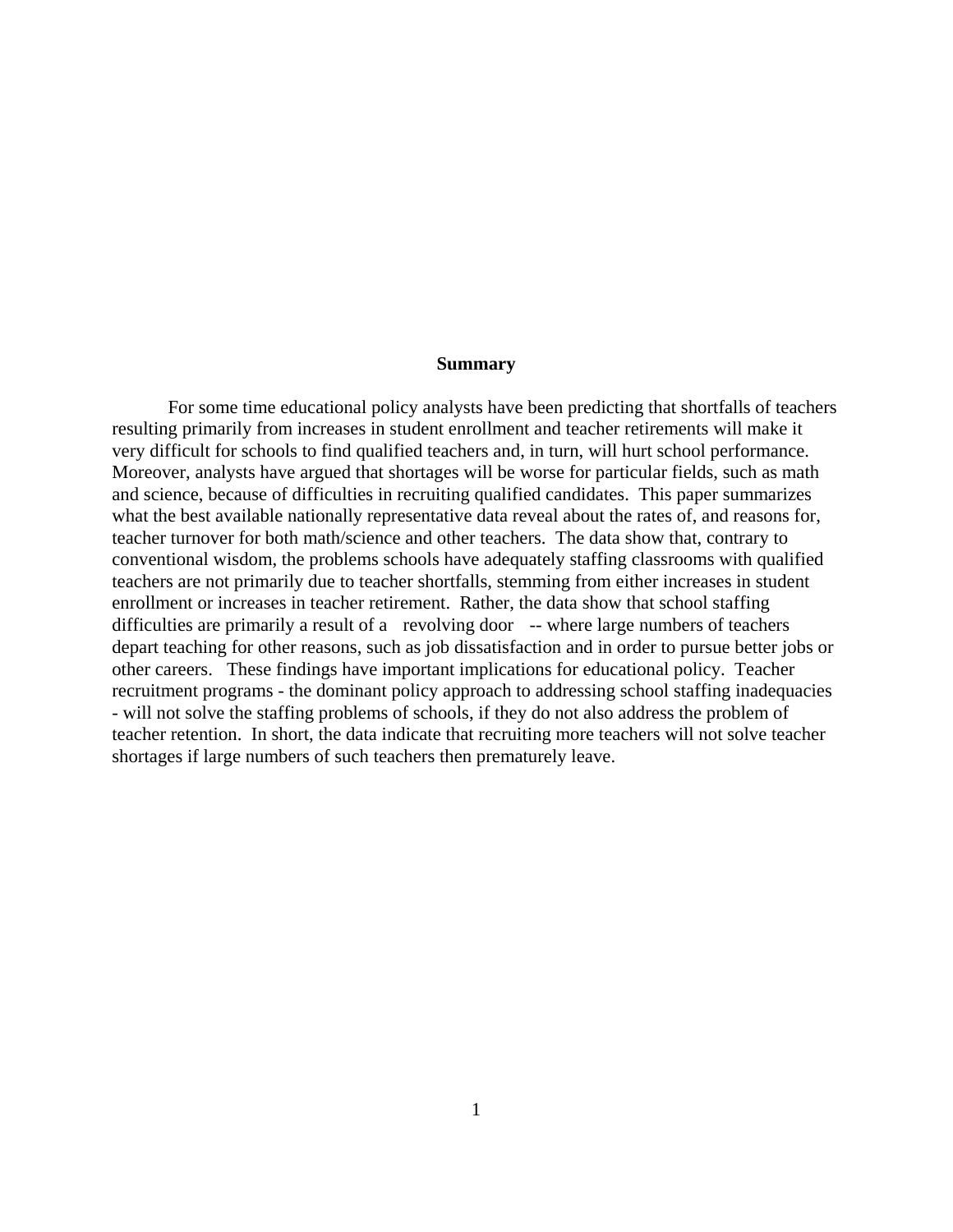#### **Introduction**

Few educational problems have received more attention in recent times than the failure to ensure that elementary and secondary classrooms are all staffed with qualified teachers. In the mid 1980s a series of highly publicized reports began to focus national attention on the coming possibility of severe teacher shortages in elementary and secondary schools (e.g. National Commission on Excellence in Education 1983; National Academy of Sciences 1987). These reports predicted a dramatic increase in the demand for new teachers primarily resulting from two converging demographic trends -- increasing student enrollments and increasing teacher turnover due to a graying teaching force. Subsequent shortfalls of teachers would, in turn, force many school systems to resort to lowering standards to fill teaching openings, the net effect of which would inevitably be high numbers of underqualified teachers and lower school performance. These reports also stressed that shortages will affect some teaching fields more than others. Special education, math and science teachers, in particular, have usually been targeted as fields with especially high turnover and those predicted most likely to suffer shortages (e.g. Boe, Bobbitt and Cook 1997; Grissmer and Kirby 1992). As a result, over the past decade the inability of schools to adequately staff classrooms with qualified teachers (hereafter, school staffing problems) has increasingly been recognized as a major social problem, has received widespread coverage in the national media, and has been the target of a growing number of reform and policy initiatives (e.g. National Commission on Teaching 1997).

A dominant policy response to school staffing problems has been to attempt to increase the quantity of teacher supply. Over the past decade a wide range of initiatives have been implemented to recruit new candidates into teaching. Among these are programs, such as troops-to-teachers and others designed to entice professionals, especially those with math and science backgrounds into mid-career changes to teaching; alternative certification programs, whereby college graduates can postpone formal education training, obtain an emergency teaching license, and begin teaching immediately; and Peace Corps-like programs, such as Teach for America, designed to lure the best and brightest into understaffed schools.

Concern over school staffing problems has also given impetus to research on teacher shortages and turnover. However, as numerous analysts have noted, it was difficult, initially, to study these issues because of a lack of accurate data, especially at a nationally representative level, on many of the pertinent issues surrounding teacher supply, demand and quality. In order to obtain such data, the National Center for Education Statistics (NCES), the statistical arm of the U.S. Department of Education, designed the Schools and Staffing Survey (SASS) in the late 1980s. This is now the largest and most comprehensive data source available on the staffing, occupational, and organizational aspects of schools. SASS administers survey questionnaires to a random sample of about 55,000 teachers from all types of schools and from all 50 states. In addition, all those teachers who left their teaching jobs in the year subsequent to the administration of the initial survey questionnaire are again contacted to obtain information on their departures. This supplemental study, known as the Teacher Followup Survey (TFS), is the largest and most comprehensive data source on teacher turnover in the U.S. NCES has administered SASS/TFS on a regular basis; to date, three cycles have been released - 1987-89;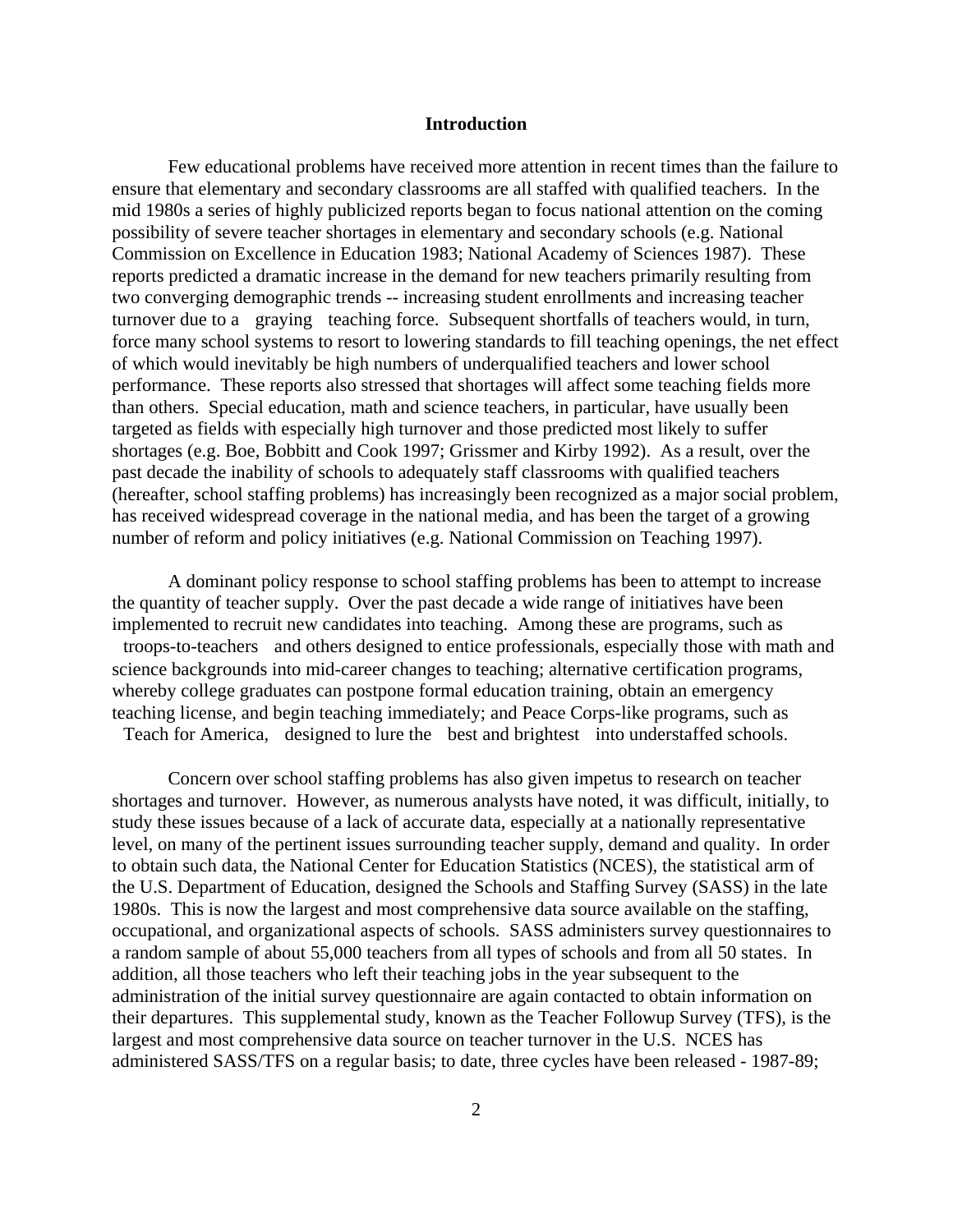1990-92; 1993-95. The next cycle is scheduled to be conducted during the 1999-2001 school years.

Over the past six years I have been undertaking research using SASS and TFS to study a number of issues concerned with teacher turnover, shortages and quality. In this paper I will draw from this larger body of research to briefly summarize what the data reveal about the rates of and reasons for teacher turnover. (For those interested in more detail on the data sources, the findings or discussion of the issues, I would be happy to provide copies of the published work, listed in the reference section, from which this paper draws).

The data presented here come primarily from the most recent TFS (1995) and represent all teachers for grades k through 12 and from all types of schools, both public and private. Math and science teachers are the primary focus of this paper. The latter are those identified by their principals as having their main teaching assignment in either math or science and represent about 11 percent of the total teaching force. About 22 percent of these math/science teachers are employed in elementary or middle schools, another 73 percent are in secondary schools and about 5 percent are in combined (k-12 grades) schools. Throughout, I will compare the data on math/science teachers with the data for all teachers. Moreover, in order to provide a benchmark for both, I will also compare teachers rates of turnover to levels of employee turnover in other occupations.

There are two types of teacher turnover from schools. The first, known as teacher attrition, refers to those who leave the occupation of teaching altogether. The second type, known as teacher migration, refers to those who transfer or move to different teaching jobs in other schools. Research on teacher supply and demand has often emphasized the first type and neglected the second type. Many assume that teacher migration is a less significant form of turnover because it does not increase or decrease the overall supply of teachers, as do retirements and career changes and, hence, assume it does not contribute to the problem of staffing schools and does not contribute to overall shortages. From a systemic point of view, this is probably correct. However, from the viewpoint of those managing schools, teacher migration and attrition have the same effect - in either case it results in a decrease in staff which usually must be replaced.

Hence, from the school perspective, teacher migration can, indeed, contribute to the problem of keeping schools staffed with qualified teachers. For this reason, this paper will present data on both teacher migration and teacher attrition. Hereafter, I will refer to teacher migration as movers, teacher attrition as leavers and total turnover as departures.

After establishing how many teachers depart from their teaching jobs and how these rates compare with other occupations, this paper presents statistics on the reasons why teachers move from or leave their teaching jobs. These data are drawn from items in the TFS questionnaire that ask teachers to indicate the reasons (up to three) for their departures, from a list provided in the survey questionnaire (see below). In addition, I present data from an additional set of items that asks teachers to indicate the sources (up to three) of their dissatisfaction, if they had indicated job dissatisfaction as a reason for their turnover. Finally, I conclude by briefly discussing the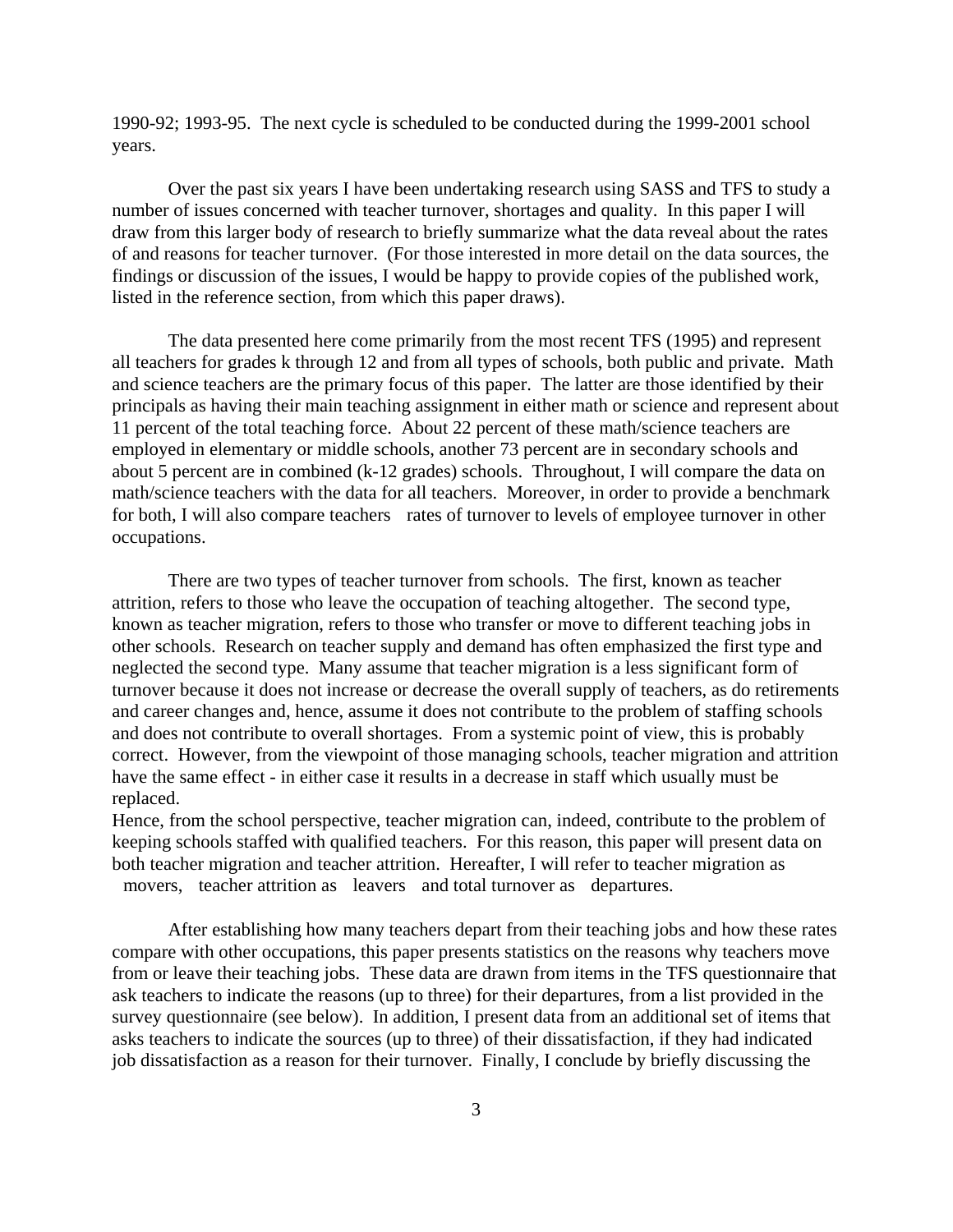implications of these findings for understanding and addressing the staffing problems of schools.

#### **Definitions of Measures of Reasons for Turnover**

Teachers could list up to 3 choices from a list of 12 reasons for their departures. I grouped the 12 reasons into 5 categories, as follows:

- **Retirement**.
- **School Staffing Action**: reduction-in-force/lay-off/school closing/reassignment.
- **Family or Personal**: family or personal move; pregnancy/child rearing; health; other family or personal reason.
- **To Pursue other Job**: to pursue another career; to take courses to improve career opportunities in or
	- outside the field of education; for better teaching job.
- **Dissatisfaction**: dissatisfied with teaching as a career; dissatisfied with the school; for better salary or benefits.

Of those teachers who indicated dissatisfaction as a reason for their departure, they could list up to 3 choices from a list of 12 reasons for their dissatisfaction. I grouped the 12 reasons into 9 categories, as follows:

- **Poor Salary**
- **Poor Administrative Support:** lack of recognition and support from administration; lack of
- resources and material/equipment for your classroom; inadequate support from administration **Student Discipline Problems**
- **Lack of Faculty Influence and Autonomy**: lack of influence over school policies and practices; lack of control over own classroom
- **Poor Student Motivation**: poor student motivation to learn
- **Poor Opportunity for Professional Advancement**
- **Inadequate Time to Prepare:** inadequate time to prepare lesson/teaching plans
- **Intrusions on Teaching Time**: intrusions on teaching time (i.e. not enough time working directly with teaching students)
- **Class Sizes too Large**

#### **Results**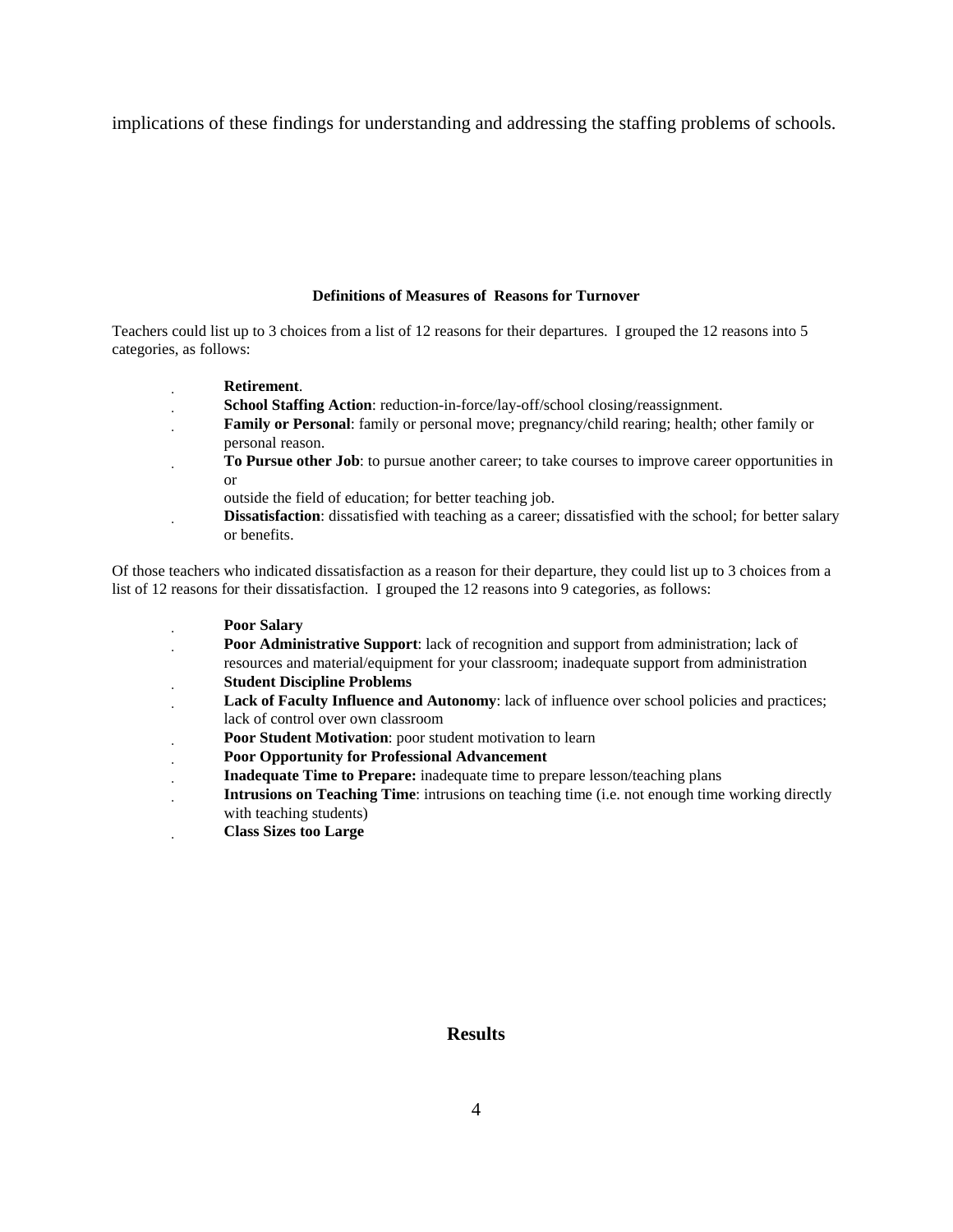#### *Levels of Turnover*

Teaching is a relatively large occupation - it represents 4% of the entire nationwide civilian workforce. There are, for example, over twice as many k-12 teachers as registered nurses and five times as many teachers as either lawyers or professors. Moreover, the rate of turnover for teachers appears to be higher than in many other occupations. One of the best known sources of national data on rates of employee turnover, the Bureau of National Affairs, has shown that nationwide levels of employee turnover, gathered from a wide range of occupations, have been quite stable over the past decade; averaging 11% per year (Bureau of National Affairs 1998). The employee turnover rate provides an overall benchmark, however, a more similar point of comparison is nursing, which like teaching is a predominantly female occupation that has experienced perennial workplace staffing problems. A recent survey of hospitals found the average turnover rate of registered nurses in the mid 1990s was 12 percent (William M. Mercer 1999). Comparison of the TFS data with either the rate for nurses or the



#### **Figure 1 - Percent employee turnover, percent nurse turnover and percent teacher turnover.**

length of their teaching experience. Beginning teachers have very high rates of departure, these rates significantly decline through the mid-career period, and then rise again in the retirement years. This means that teaching is an occupation that loses many of its newly trained members

is not statistically significant). rate for employees in general suggests that teaching has a relatively high turnover rate: 14.3 percent in 1994-95 (see figure 1). As a result, numerically, teacher turnover is a large phenomenon; the data show that in 1994-95 over 417,000 teachers, from a force of about 3 million, departed their teaching jobs. Total teacher turnover is about evenly split between migration and attrition; 7 percent of teacher turnover were movers (migration) and 7.3 percent left the occupation altogether (attrition). Interestingly, the turnover rates for math/science teachers - 16 percent - are not much higher than for other teachers (and the difference

Turnover, however, is not equally spread across the teaching force. Teacher s decisions whether to stay or leave are influenced, in particular, by the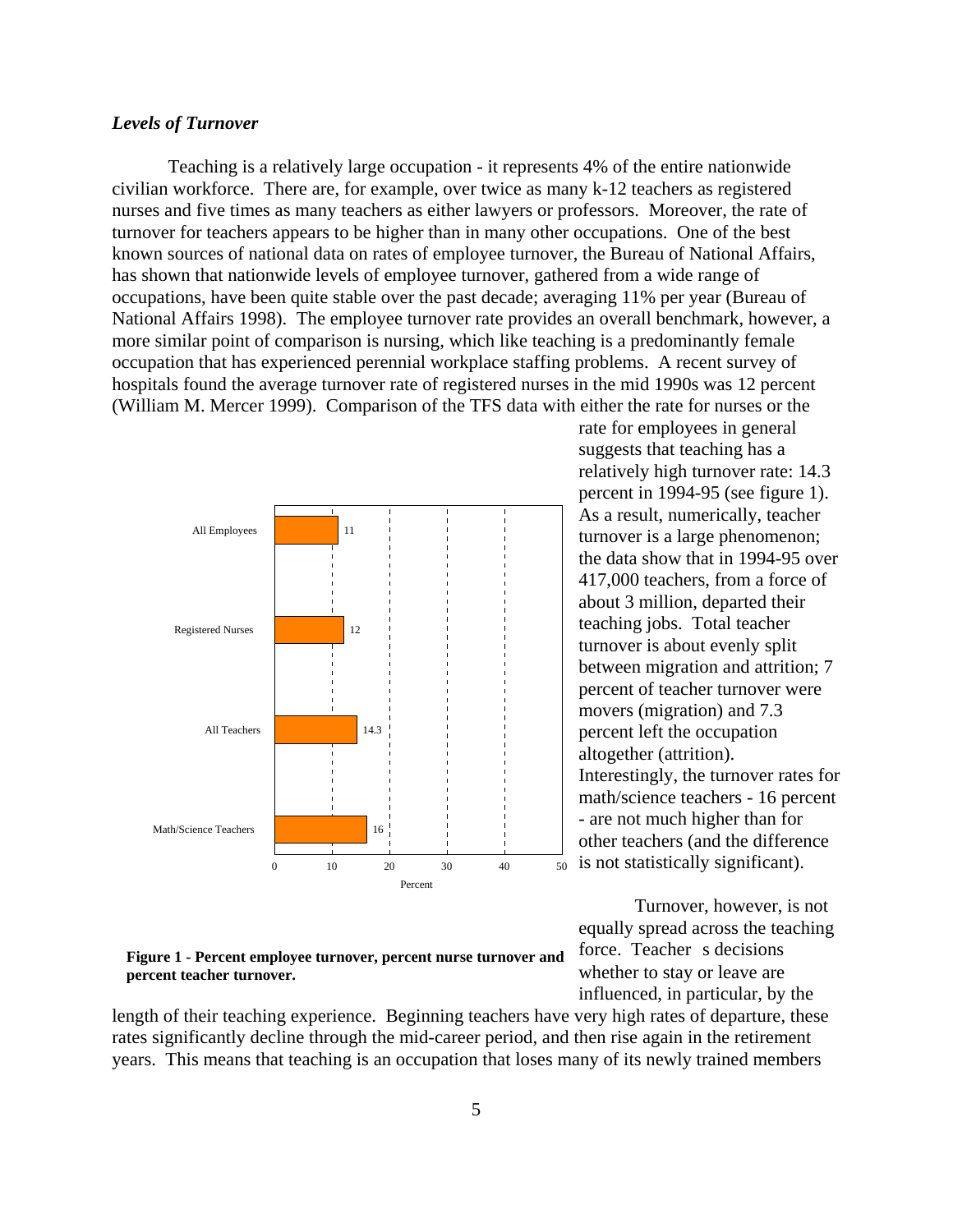very early in their careers. Figure 2, for example, provides a rough estimate of the cumulative losses of beginning teachers from attrition in their first several years of teaching. The data suggest that after just three years, 29 percent of all beginning teachers have left teaching



**Figure 2 - Beginning teacher attrition (cumulative percent teachers having left teaching occupation, by years of experience)**

altogether, and after 5 years, fully 39 percent have left teaching. Because of sample size limitations it is not possible to make precise estimates of the cumulative losses for math/science teachers alone, however, the data suggest they are only slightly higher than the averages depicted in figure 2.

de mand for new teachers is not These high rates of turnover account for most of the demand for new teachers, which, in turn, is a driving force behind school staffing problems. The data show that, while it is true that student enrollments are increasing, the primarily due to these increases. In recent years, the vast majority of new hires are simply replacements for those who have just departed. For

instance, the TFS data show that about 286,200 teachers (excluding within-district transfers) were newly hired by schools just prior to the 1993-94 school year. But, in the following 12 months, about 213,000 teachers - an amount equivalent to 75 percent of those just hired - left the occupation altogether. In short, the demand for new teachers, and the subsequent problems schools face insuring classrooms are staffed with qualified teachers, are to a significant extent due to teachers moving from or leaving their jobs at higher rates than in many other occupations. These patterns are chronic - similar results are found in all three cycles of the TFS data from the late 1980s to the mid 1990s.

#### *Reasons for Turnover*

This next section turns to the reasons behind these relatively high rates of teacher turnover. Table 1 lists the data on teachers reasons for their turnover, separately for all teachers and math/science teachers and also separately for movers (migration) and leavers (attrition). Note that the column segments in table 1 displaying percent teachers giving various reasons for turnover each add up to more than 100 percent, because respondents could indicate up to three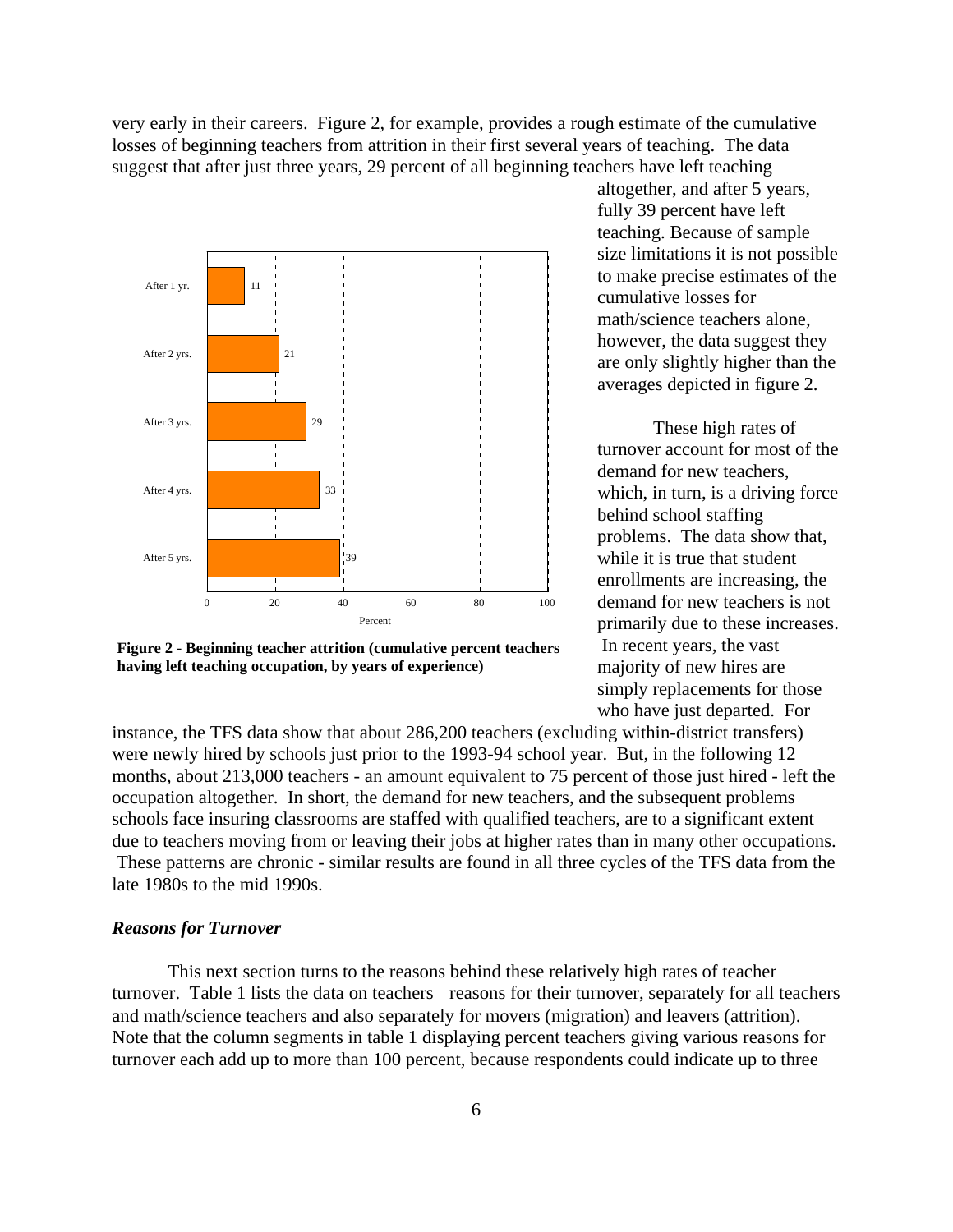reasons for their departures. The same applies to the columns displaying reasons for dissatisfaction-related turnover. These same data (but with movers and leavers combined) are also more succinctly summarized in figures 3 and 4.

|                                                   | All Teachers             |         | Math and Science Teachers |         |
|---------------------------------------------------|--------------------------|---------|---------------------------|---------|
|                                                   | Movers                   | Leavers | Movers                    | Leavers |
| <b>Rates of Turnover</b>                          | 7                        | 7.3     | 9                         | 7       |
| <b>Reasons for Turnover</b>                       |                          |         |                           |         |
| Retirement                                        | $\overline{\phantom{0}}$ | 25      | $\overline{\phantom{a}}$  | 26      |
| <b>School Staffing Action</b>                     | 34                       | $\,8\,$ | 28                        | 11      |
| Family or Personal                                | 36                       | 44      | 32                        | 45      |
| To Pursue other Job                               | 29                       | 25      | 33                        | 21      |
| Dissatisfaction                                   | 32                       | 25      | 48                        | 28      |
| <b>Reasons for Dissatisfaction</b>                |                          |         |                           |         |
| Poor Salary                                       | 49                       | 61      | 53                        | 66      |
| Poor Administrative<br>Support                    | 51                       | 32      | 57                        | 22      |
| <b>Student Discipline Problems</b>                | 22                       | 24      | 33                        | 21      |
| Lack of Faculty Influence &<br>Autonomy<br>$^{+}$ | 18                       | 15      | 11                        | 15      |
| <b>Poor Student Motivation</b>                    | 12                       | 18      | 17                        | 32      |
| Poor Opportunity for<br>Professional Advancement  | 8                        | 5       | 4                         | 1       |
| Inadequate Time to Prepare                        | 5                        | 6       | 3                         | 6       |
| Intrusions on Teaching Time                       | 5                        | 11      | 6                         | 12      |
| Class Sizes too Large                             | 3                        | 11      | .5                        | 9       |

**Table 1 - Percent Teacher Turnover and Percent Teachers Giving Various Reasons for their Turnover**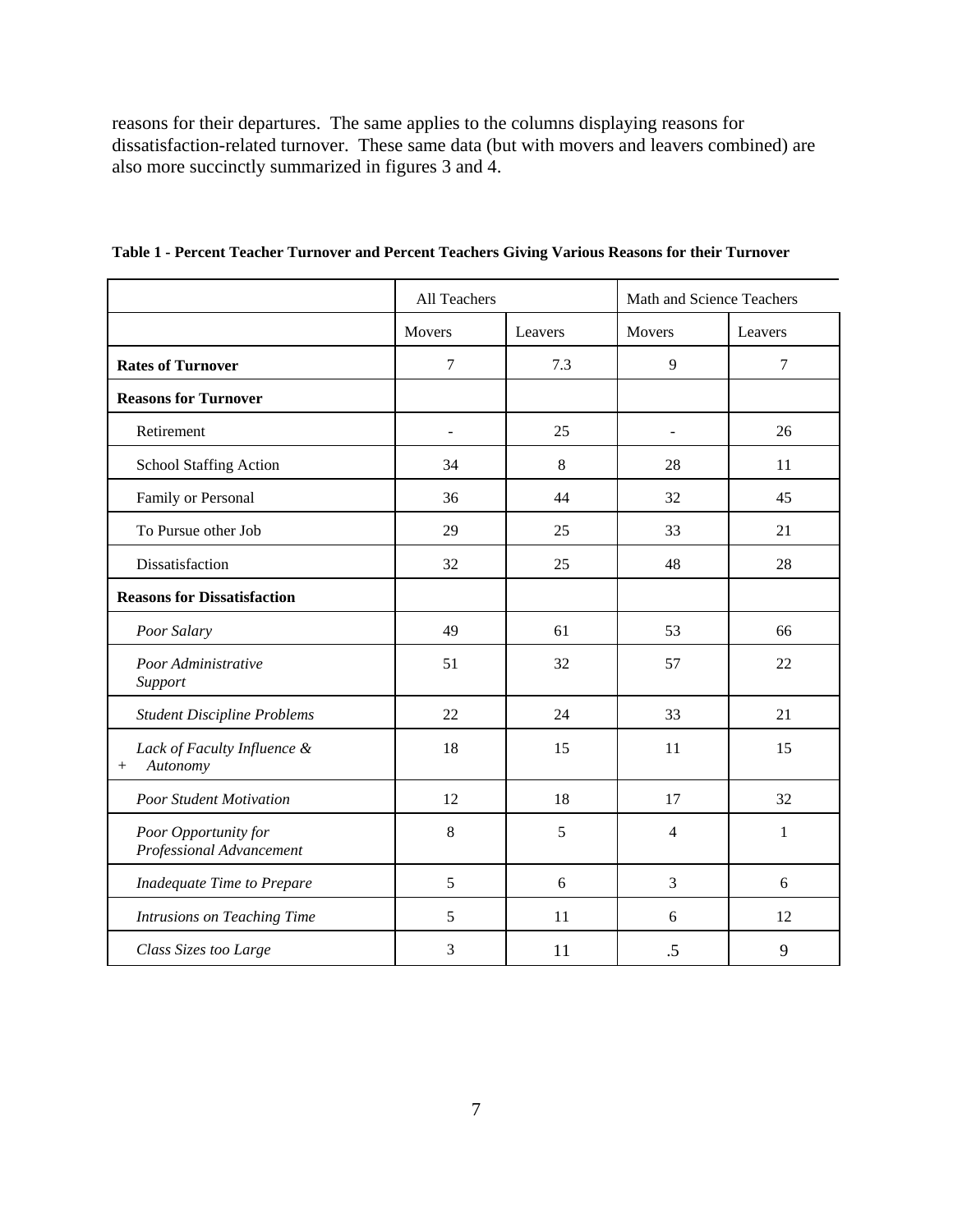As illustrated in figure 3 and table 1, overall, math/science teachers do not greatly differ from other teachers in the reasons why they depart from their teaching jobs. Contrary to conventional wisdom, retirement is not an especially prominent factor. The latter actually accounts for only a



small part (13%) of total turnover. Of course, if one focuses on attrition alone (only those leaving teaching altogether) retirement is more prominent because, by definition, migration excludes retirement. Even in this case, however, retirement is not an especially prominent factor; retirement accounts for only a quarter of attrition (25%). Notably, retirement also does not account for the relatively high rates of turnover by math/science teachers.

School staffing cutbacks, due to lay-offs, school closings and reorganizations, account for a larger proportion of total turnover than does retirement. Staffing actions more often result in migration to other teaching jobs rather than

**Figure 3 - Percent teachers giving various reasons for their turnover.**

leaving the teaching occupation altogether (34% of migration and 8% of attrition).

Personal reasons, such as departures for pregnancy, child rearing, health problems and family moves are more often given as reasons for turnover than are either retirement or staffing actions (36 percent of migration and 44 percent of attrition).

Finally, two related reasons are, collectively, a very prominent source of turnover. About half of all teachers who depart their jobs give as a reason either job dissatisfaction or the desire to pursue another job, in or out of education. Notably, math/science teachers are significantly more likely to move from or leave their teaching jobs because of job dissatisfaction than are other teachers (40 percent of math/science and 29 percent of all teachers).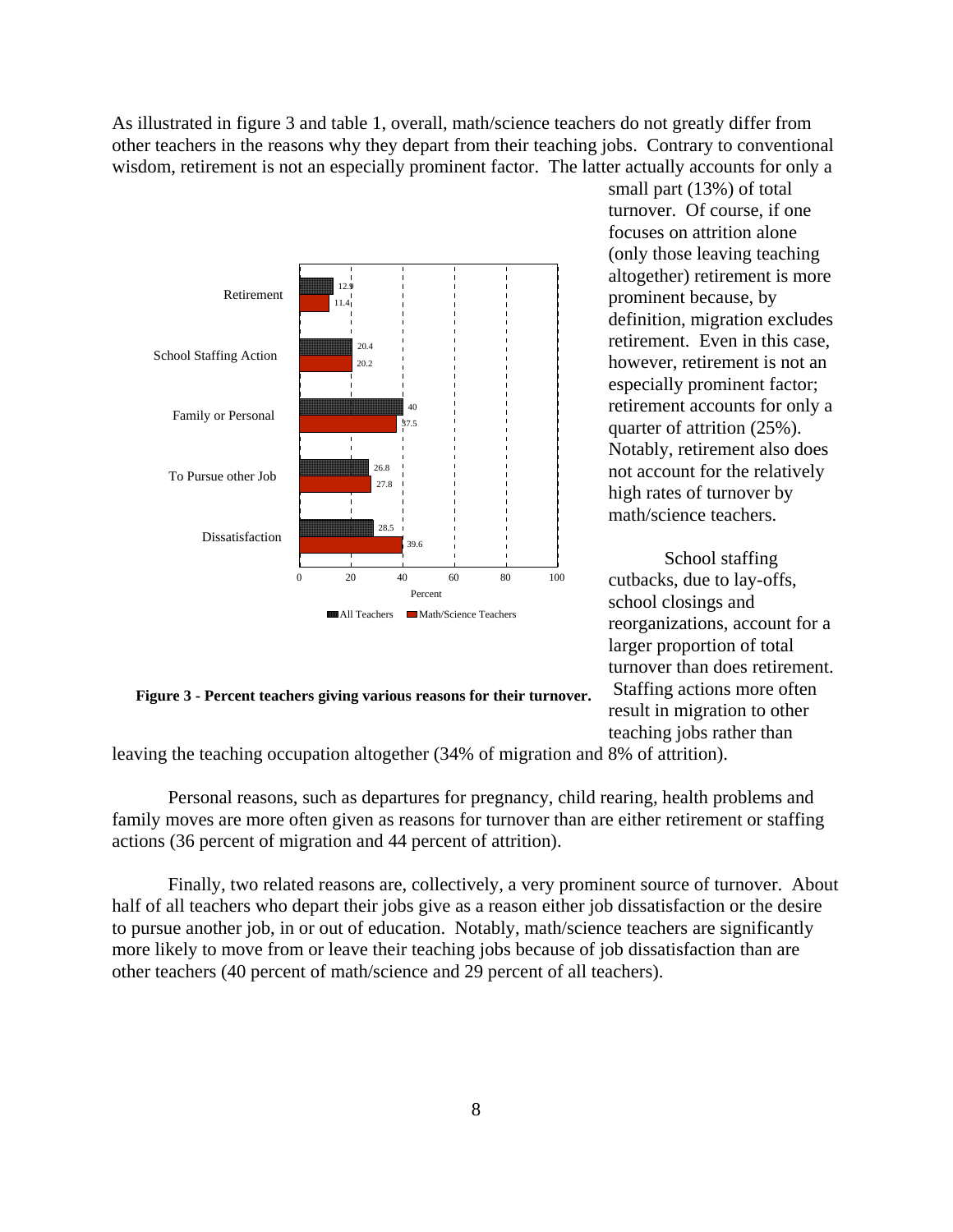

As illustrated in figure 4 and table 1, of those who depart because of job dissatisfaction, the most common reasons given are: low salaries; a lack of support from the administration; student discipline problems; lack of student motivation; and lack of influence over school decisionmaking. Moreover, several factors stand out as not serious enough to lead to much turnover: large class sizes; intrusions on classroom time; lack of planning time; and lack of opportunity for professional advancement.

**Figure 4 - Percent teachers giving various reasons for their dissatisfaction-**

**related turnover.**

In general, similar kinds of dissatisfactions lie behind both teacher migration and teacher

attrition. Moreover, further analysis of the TFS migration data shows that there is a strong flow of teachers from more desirable to less desirable schools. For example, schools with low salaries, student discipline problems, and little faculty input into school decisionmaking tend to lose teachers to schools without these problems.

In sum, the data indicate that math/science teachers, like other teachers, depart their jobs for a variety of reasons. Retirement accounts for a relatively small number of total departures, a moderate number of departures are due to school staffing actions, a large proportion indicate they depart for personal reasons, and a large proportion also report they depart either because they are dissatisfied with their jobs or in order to seek better jobs or other career opportunities.

#### **Implications**

Since the early 1980s, educational policy analysts have predicted that shortfalls of teachers resulting primarily from two converging demographic trends -- increasing student enrollments and increasing teacher retirements -- will lead to problems staffing schools with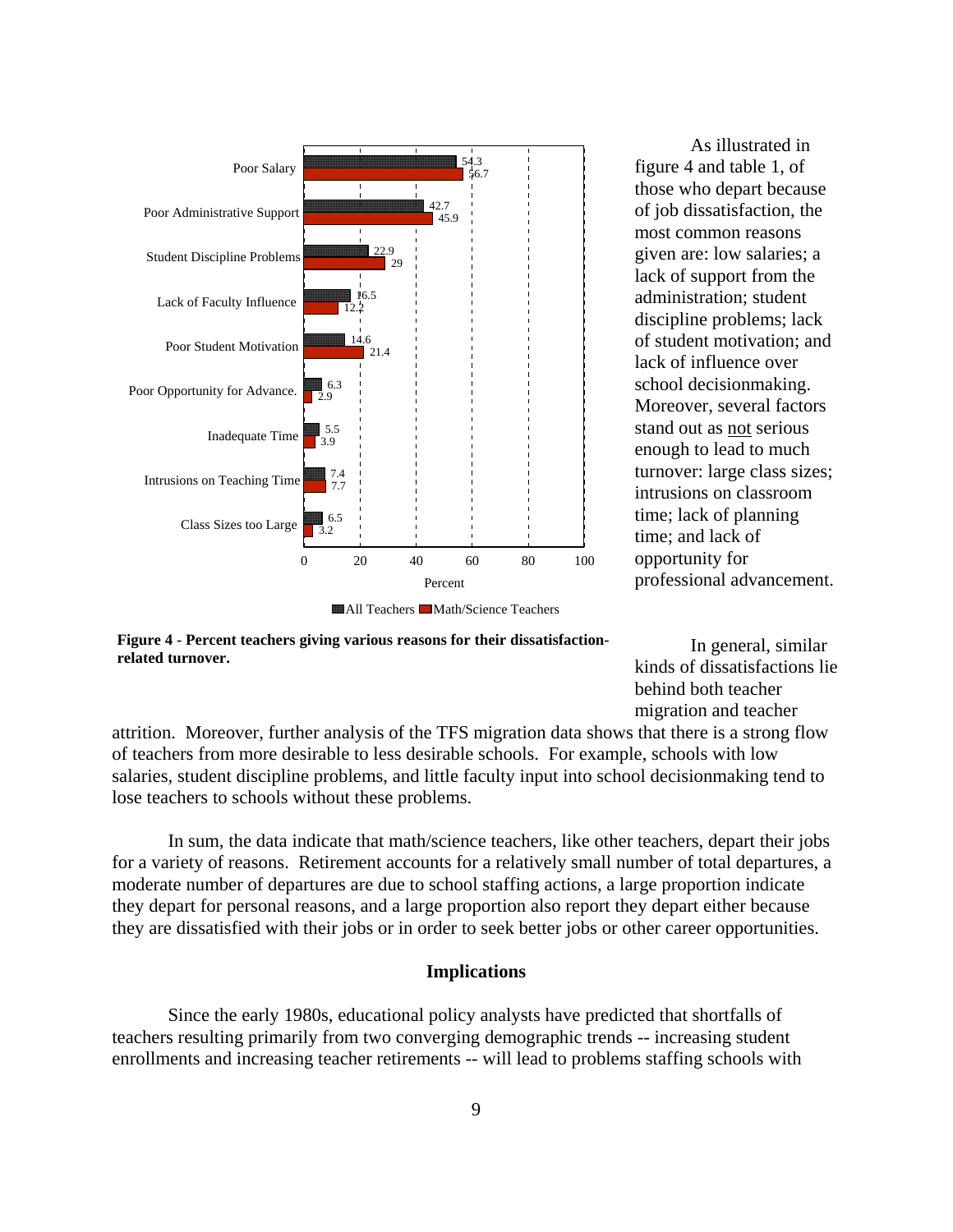qualified teachers and, in turn, lower educational performance.

This analysis suggests, however, that school staffing problems for both math/science and other teachers are not solely due to teacher shortfalls resulting from either increases in student enrollment or increases in teacher retirement. In contrast, the data suggest that school staffing problems are also a result of a revolving door -- where large numbers of teachers depart teaching for reasons other than retirement.

Teacher turnover is a significant phenomenon and a dominant factor driving demand for new teachers. The data show that, while it is true that student enrollments are increasing, the demand for new teachers is primarily due to teachers moving from or leaving their jobs at relatively high rates. Moreover, this analysis shows that, while it is true that teacher retirements are increasing, the overall amount of turnover accounted for by retirement is relatively minor when compared to that resulting from other causes, such as teacher job dissatisfaction and teachers seeking to pursue better jobs or other careers.

These findings have important implications for educational policy. Supply and demand theory holds that where the quantity of teachers demanded is greater than the quantity of teachers supplied, there are two basic policy remedies: increase the quantity supplied or decrease the quantity demanded. As noted in the beginning of this paper, teacher recruitment, an example of the former approach, has been and continues to be a dominant approach to addressing school staffing inadequacies. However, this analysis suggests that recruitment programs alone will not solve the staffing problems of schools, if they do not also address the problem of teacher retention. In short, this analysis suggests that recruiting more teachers will not solve staffing inadequacies if large numbers of such teachers then prematurely leave.

From the perspective of this analysis, schools are not simply victims of inexorable demographic trends, and there is a significant role for the management of schools in both the genesis of and solution to school staffing problems. Rather then increase the quantity of teacher supply, an alternative solution to school staffing problems, implied by this analysis, is to decrease the demand for new teachers by decreasing turnover. The data suggest that improvements in the conditions of the teaching job, such as increased support from the school administration, increased salaries, reduction of student discipline problems, and enhanced faculty input into school decisionmaking, would all contribute to lower rates of turnover, in turn, diminish school staffing problems and, hence, ultimately, aid the performance of schools.